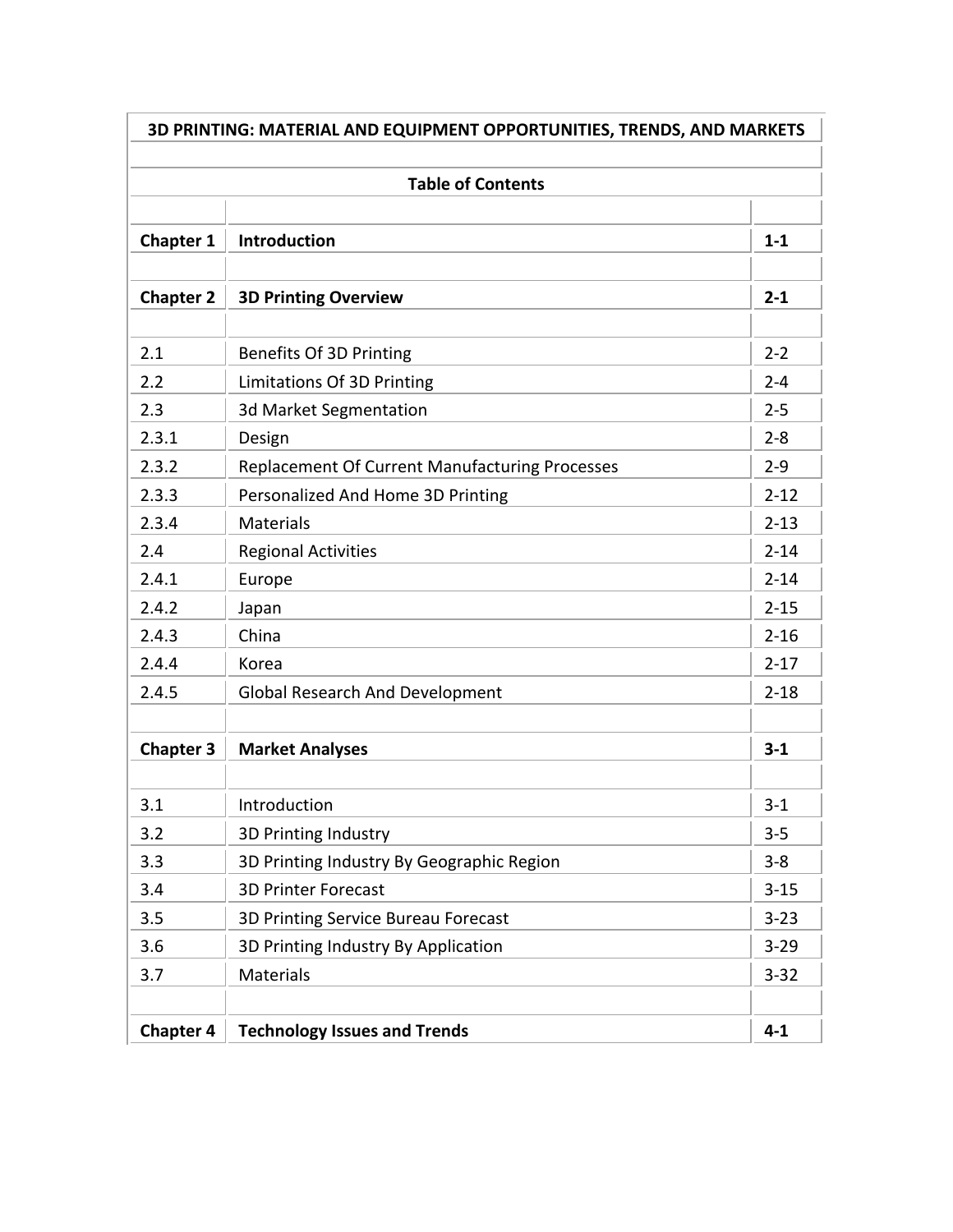| 4.1              | Selective laser sintering (SLS)                                      | $4 - 1$  |
|------------------|----------------------------------------------------------------------|----------|
| 4.2              | Direct metal laser sintering (DMLS)                                  | $4 - 6$  |
| 4.4              | <b>Selective Laser Melting (SLM)</b>                                 | $4 - 8$  |
| 4.4              | Stereolithography (SLA)                                              | $4 - 11$ |
| 4.5              | Fused Deposition Modeling (FDM) [Fused Filament Fabrication<br>(FFF) | $4 - 14$ |
| 4.6              | Laser Powder Forming (LPF)                                           | $4 - 17$ |
| 4.7              | PolyJet Technology                                                   | $4 - 20$ |
| 4.8              | Laser Powder Forming (LPF)                                           | $4 - 23$ |
|                  |                                                                      |          |
| <b>Chapter 5</b> | <b>Equipment Suppliers</b>                                           | $5-1$    |
|                  |                                                                      |          |
| 5.1              | Introduction                                                         | $5 - 1$  |
| 5.1.1            | Prototyping                                                          | $5-1$    |
| 5.1.2            | <b>Mass Customization</b>                                            | $5 - 1$  |
| 5.2              | Profiles Of Major Printer Manufacturers                              | $5-5$    |
| 5.2.1            | 3D Systems                                                           | $5-5$    |
| 5.2.2            | Stratasys                                                            | $5 - 7$  |
| 5.2.3            | <b>ExOne Company</b>                                                 | $5-9$    |
| 5.2.4            | ProtoPlant                                                           | $5 - 10$ |
| 5.2.5            | Mark Forged                                                          | $5 - 11$ |
| 5.2.6            | voxeljet AG (Germany)                                                | $5 - 11$ |
| 5.2.7            | <b>EOS GmbH (Germany)</b>                                            | $5 - 12$ |
| 5.2.8            | Arcam AB (Sweden)                                                    | $5 - 13$ |
| 5.2.9            | EnvisionTEC GmbH (Germany)                                           | $5 - 14$ |
| 5.2.10           | Renishaw plc (UK)                                                    | $5 - 15$ |
| 5.2.11           | <b>SLM Solutions GmbH (Germany)</b>                                  | $5 - 16$ |
| 5.2.12           | <b>CONCEPT Laser GmbH (Germany)</b>                                  | $5 - 16$ |
| 5.2.13           | Höganäs AB (Sweden)                                                  | $5 - 17$ |
| 5.2.14           | Materialise NV (Belgium)                                             | $5-17$   |
| 5.2.15           | Mcor Technologies Ltd. (Ireland)                                     | $5-17$   |
| 5.2.16           | Sintermask GmbH (Germany)                                            | $5-19$   |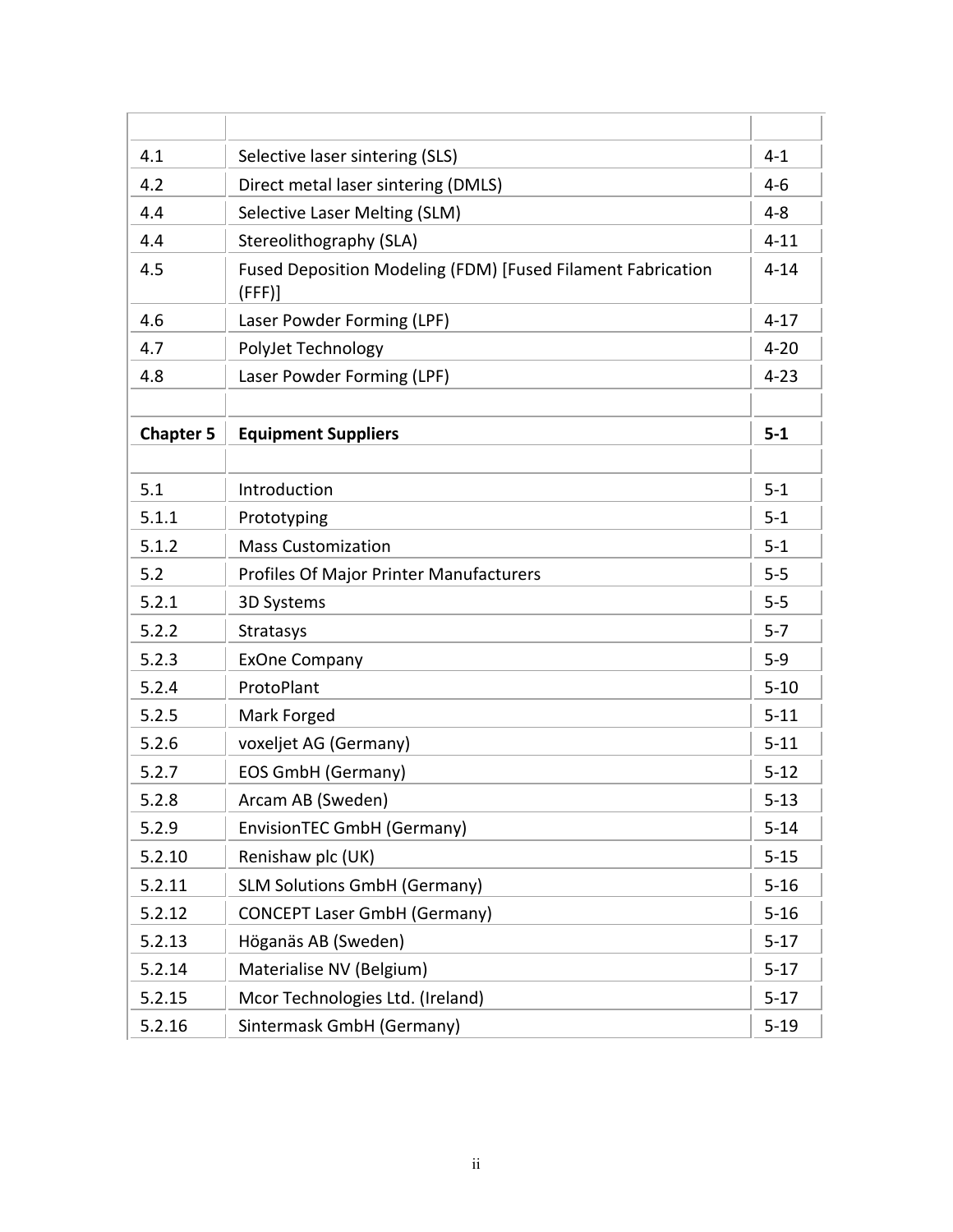| Cincinnati Inc.                                   | $5 - 19$                                                                                                                                                                       |
|---------------------------------------------------|--------------------------------------------------------------------------------------------------------------------------------------------------------------------------------|
| Mitsubishi                                        | $5 - 20$                                                                                                                                                                       |
| Beijing TierTime (China)                          | $5 - 20$                                                                                                                                                                       |
| Shaanxi (China)                                   | $5 - 21$                                                                                                                                                                       |
| Digital Wax Systems (DWS) (Italy)                 | $5 - 21$                                                                                                                                                                       |
| <b>Blue Printer</b>                               | $5 - 21$                                                                                                                                                                       |
| Organovo                                          | $5 - 22$                                                                                                                                                                       |
| <b>Shapeways (The Netherlands)</b>                | $5 - 22$                                                                                                                                                                       |
| Hewlett-Packard                                   | $5 - 23$                                                                                                                                                                       |
| XYZprinting                                       | $5 - 24$                                                                                                                                                                       |
| Manufacturers By Printer Type                     | $5 - 25$                                                                                                                                                                       |
| <b>Fused Deposition Modeling</b>                  | $5 - 25$                                                                                                                                                                       |
| Inkjet Methods                                    | $5 - 30$                                                                                                                                                                       |
| Laser Powder Forming And Related Technologies     | $5 - 32$                                                                                                                                                                       |
| Photopolymer-Based Methods                        | $5 - 35$                                                                                                                                                                       |
| <b>Selective Laser Sintering</b>                  | $5 - 39$                                                                                                                                                                       |
| Stereolithography                                 | $5 - 42$                                                                                                                                                                       |
| <b>Metal Printers</b>                             | $5 - 43$                                                                                                                                                                       |
| <b>Power Bed Fusion Metal 3D Printers</b>         | $5 - 43$                                                                                                                                                                       |
| <b>Binder Jetting Metal 3D Printers</b>           | $5 - 46$                                                                                                                                                                       |
| <b>Direct Energy Deposition Metal 3D Printers</b> | $5 - 46$                                                                                                                                                                       |
| <b>Material Jetting Metal 3D Printers</b>         | $5-47$                                                                                                                                                                         |
| Open Source (RepRaps)                             | $5 - 65$                                                                                                                                                                       |
| <b>Materials And Materials Suppliers</b>          | $6 - 1$                                                                                                                                                                        |
|                                                   | $6 - 3$                                                                                                                                                                        |
|                                                   | $6 - 3$                                                                                                                                                                        |
|                                                   | $6 - 3$                                                                                                                                                                        |
|                                                   | $6 - 3$                                                                                                                                                                        |
|                                                   |                                                                                                                                                                                |
|                                                   | $6-4$                                                                                                                                                                          |
|                                                   | $6-4$                                                                                                                                                                          |
|                                                   | Plastics/Thermoplastics<br>PLA (Polylactic Acid)<br>ABS (Acrylonitrile butadiene styrene)<br>Nylon<br>ASA (Aacrylonitrile styrene acrylate)<br>PVA (Polyvinyl Alcohol Plastic) |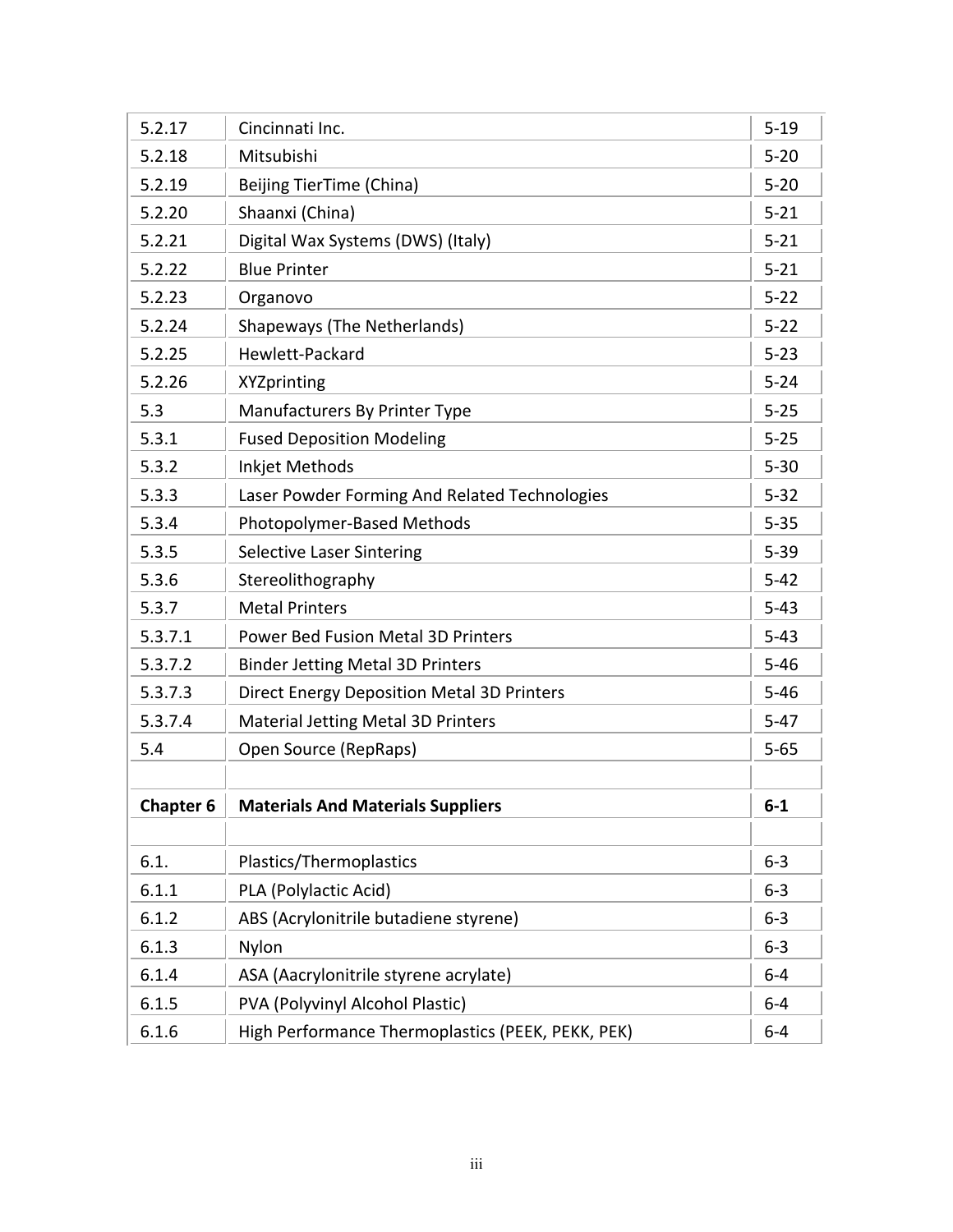| 6.1.7            | <b>Polycarbonate Materials</b>                    | $6-5$    |
|------------------|---------------------------------------------------|----------|
| 6.1.8            | High Impact polystyrene HIPS Materials            | $6-5$    |
| 6.1.9            | Thermoplastic Polyurethane                        | $6-6$    |
| 6.1.10           | Polypropylene                                     | $6-6$    |
| 6.1.11           | PET and Other Biodegradables                      | $6-6$    |
| 6.1.12           | <b>Transparent Plastic Materials</b>              | $6 - 7$  |
| 6.2              | Powders                                           | $6-8$    |
| 6.2.1            | Polyamide                                         | $6-8$    |
| 6.2.2            | Alumide                                           | $6-8$    |
| 6.2.3            | Resins                                            | $6-8$    |
| 6.2.3.1          | <b>High Detail Resin</b>                          | $6-8$    |
| 6.2.3.2          | <b>Paintable Resin</b>                            | $6-8$    |
| 6.2.3.3          | <b>Transparent Resin</b>                          | $6-9$    |
| 6.2.4            | <b>Metals</b>                                     | $6-9$    |
| 6.2.4.1          | Titanium                                          | $6-9$    |
| 6.2.4.2          | <b>Stainless Steel</b>                            | $6 - 10$ |
| 6.2.4.3          | <b>Bronze</b>                                     | $6 - 10$ |
| 6.2.4.4          | Nitinol                                           | $6 - 10$ |
| 6.2.4.5          | Aluminum                                          | $6 - 10$ |
| 6.2.4.6          | Cobalt                                            | $6 - 11$ |
| 6.2.4.7          | <b>Nickel</b>                                     | $6 - 11$ |
| 6.2.4.8          | Copper                                            | $6 - 11$ |
| 6.2.4.9          | <b>Precious Metals</b>                            | $6 - 12$ |
| 6.2.4.10         | <b>Refractory Metals</b>                          | $6 - 12$ |
| 6.2.5            | Ceramics                                          | $6 - 13$ |
| 6.3              | <b>Advanced Materials</b>                         | $6 - 13$ |
| 6.3.1            | <b>Conductive Carbomorph</b>                      | $6 - 13$ |
| 6.3.2            | Graphene                                          | $6 - 13$ |
| 6.3.3            | Nanomaterials                                     | $6 - 14$ |
| 6.4              | Third Party Material Infrastructure               | $6 - 15$ |
| 6.5              | <b>Equipment Supplier Material Infrastructure</b> | $6 - 20$ |
|                  |                                                   |          |
| <b>Chapter 7</b> | <b>Applications</b>                               | $7 - 1$  |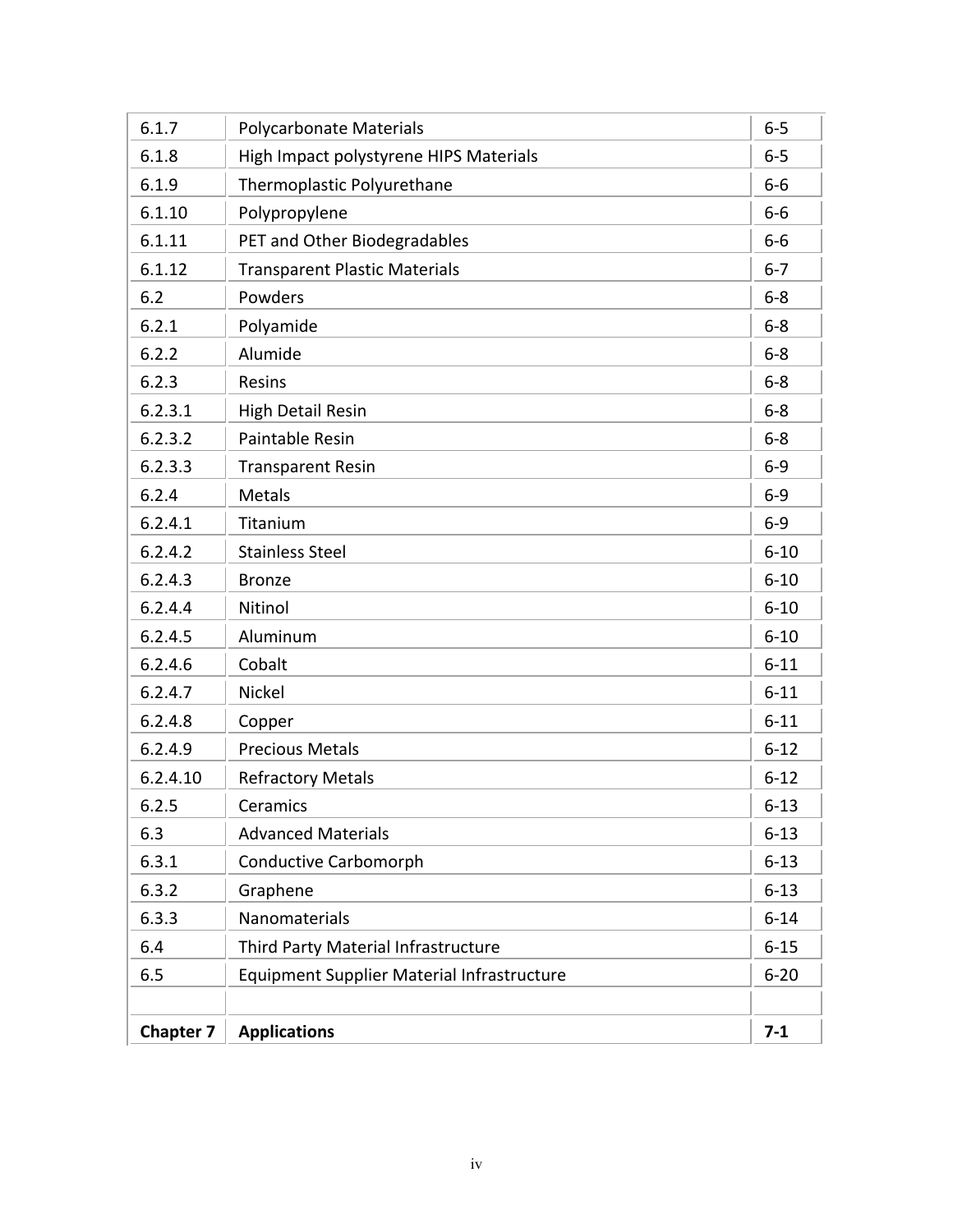| 7.1   | Introduction                                                | $7 - 1$  |
|-------|-------------------------------------------------------------|----------|
| 7.2   | Electronics/High-Tech                                       | $7 - 2$  |
| 7.2.1 | Photovoltaics                                               | $7 - 2$  |
| 7.2.2 | Radio Frequency Identification (RFID)                       | $7 - 4$  |
| 7.2.3 | <b>Batteries</b>                                            | $7 - 5$  |
| 7.2.4 | LEDs                                                        | $7-6$    |
| 7.2.5 | <b>Digital Textiles</b>                                     | $7 - 8$  |
| 7.2.6 | <b>OLED Lighting And Displays</b>                           | $7-9$    |
| 7.2.7 | <b>Smart Windows</b>                                        | $7 - 12$ |
| 7.2.8 | <b>Printed Sensors</b>                                      | $7 - 13$ |
| 7.3   | Medical                                                     | $7 - 15$ |
| 7.3.1 | Introduction                                                | $7 - 15$ |
| 7.3.2 | <b>Bones</b>                                                | $7-17$   |
| 7.3.3 | Dental                                                      | $7 - 18$ |
| 7.3.4 | Prosthetics                                                 | $7 - 18$ |
| 7.3.5 | Casts                                                       | $7 - 19$ |
| 7.3.6 | <b>Hearing Aids</b>                                         | $7 - 19$ |
| 7.3.7 | <b>Tissue</b>                                               | $7 - 19$ |
| 7.3.8 | Personalized Diagnostics & Drug Delivery                    | $7 - 21$ |
| 7.3.9 | <b>Medical Microfactories</b>                               | $7 - 23$ |
| 7.4   | Automotive                                                  | $7 - 24$ |
| 7.5   | Aerospace                                                   | $7 - 28$ |
| 7.6   | <b>Consumer Products</b>                                    | $7 - 32$ |
| 7.7   | Military/Defense                                            | $7 - 33$ |
| 7.7   | <b>Industrial Products</b>                                  | $7 - 35$ |
| 7.9   | Educational                                                 | $7 - 36$ |
|       | <b>List of Tables</b>                                       |          |
|       |                                                             |          |
| 2.1   | <b>SWOT Analysis of 3D Printing</b>                         | $2 - 6$  |
| 2.2   | Force Analysis of 3D Printing                               | $2 - 7$  |
| 3.1   | Advantages And Disadvantages Of Traditional And Subtractive | $3 - 2$  |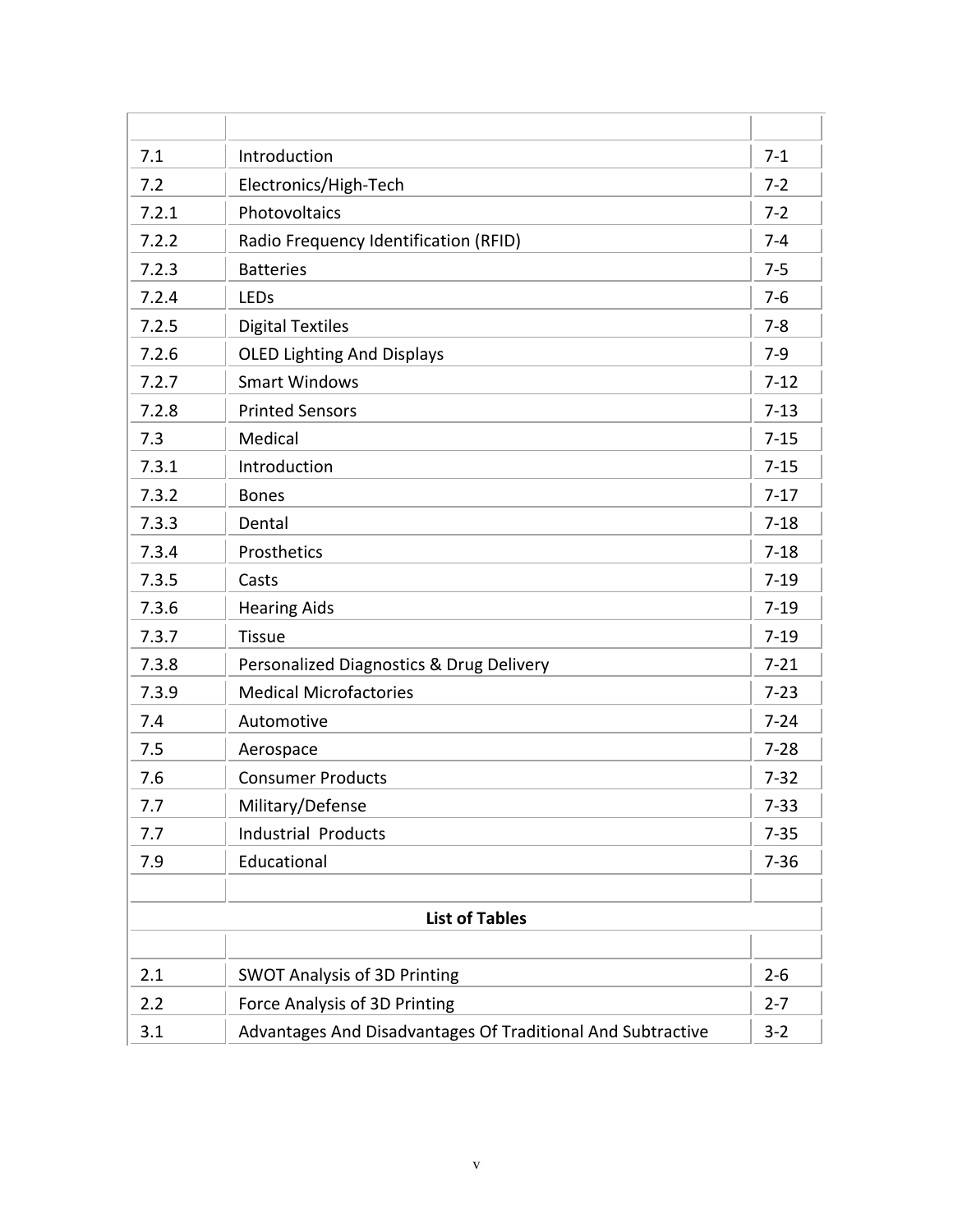|     | Manufacturing                                                              |          |
|-----|----------------------------------------------------------------------------|----------|
| 3.2 | Forecast Of 3D Printing Industry By Sector 2013-2020                       | $3 - 6$  |
| 3.3 | Global 3D Printing Market Forecast By Region 2013-2020                     | $3 - 14$ |
| 3.4 | Global Forecast For 3F Enterprise/Consumer Printers 2013-2020              | $3-19$   |
| 3.5 | <b>Market Share By Printing Process</b>                                    | $3 - 22$ |
| 3.6 | <b>Service Bureaus North America</b>                                       | $3 - 24$ |
| 3.7 | Service Bureaus Europe And Asia                                            | $3 - 26$ |
| 3.8 | Market Forecast For The 3d Printing Industry By Application -<br>2013-2020 | $3 - 30$ |
| 3.9 | Global Forecast For 3D Printing Materials By Type - 2013-2020              | $3 - 39$ |
| 5.1 | <b>Classification Of Processes And Selective Developers</b>                | $5 - 3$  |
| 5.2 | Equipment Suppliers, Type, And Prices                                      | $5 - 64$ |
| 6.1 | Material Cost per Pound by Technology                                      | $6 - 2$  |
| 7.1 | Features Of Inks For The Manufacture Of Sensors                            | $7 - 14$ |
|     | <b>List of Figures</b>                                                     |          |
|     |                                                                            |          |
| 3.1 | Global Forecast For 3D Printers - 2013-2020                                | $3 - 7$  |
| 3.2 | Market Share Of 3D Printing Industry By Region - 2014                      | $3 - 10$ |
| 3.3 | Market Share Of 3D Printing Industry By Region - 2020                      | $3 - 12$ |
| 3.4 | Global Forecast For 3D Printers - 2013-2020                                | $3 - 16$ |
| 3.5 | <b>3D Consumer Printer Market Shares</b>                                   | $3-17$   |
| 3.6 | 3D Industrial Printer Market Shares                                        | $3 - 18$ |
| 3.7 | Global Forecast For 3DPrinting Service Bureaus - 2013-2020                 | $3 - 28$ |
| 3.8 | Global Forecast For 3D Printing Materials - 2013-2020                      | $3 - 37$ |
| 4.1 | Diagram of Selective Laser Sintering (SLS)                                 | $4 - 4$  |
| 4.2 | Diagram of Direct Metal Laser Sintering (DMLS)                             | $4 - 7$  |
| 4.3 | Selective Laser Melting (SLM)                                              | $4 - 9$  |
| 4.4 | Diagram of Stereolithography (SLA)                                         | $4 - 12$ |
| 4.5 | Diagram of Fused Deposition Modeling (FDM)                                 | $4 - 15$ |
| 4.6 | Diagram of Laser Powder Forming (LPF)                                      | $4 - 18$ |
| 4.7 | Diagram of PolyJet Technology                                              | $4 - 21$ |
| 4.8 | Laser Powder Forming (LPF)                                                 | $4 - 24$ |